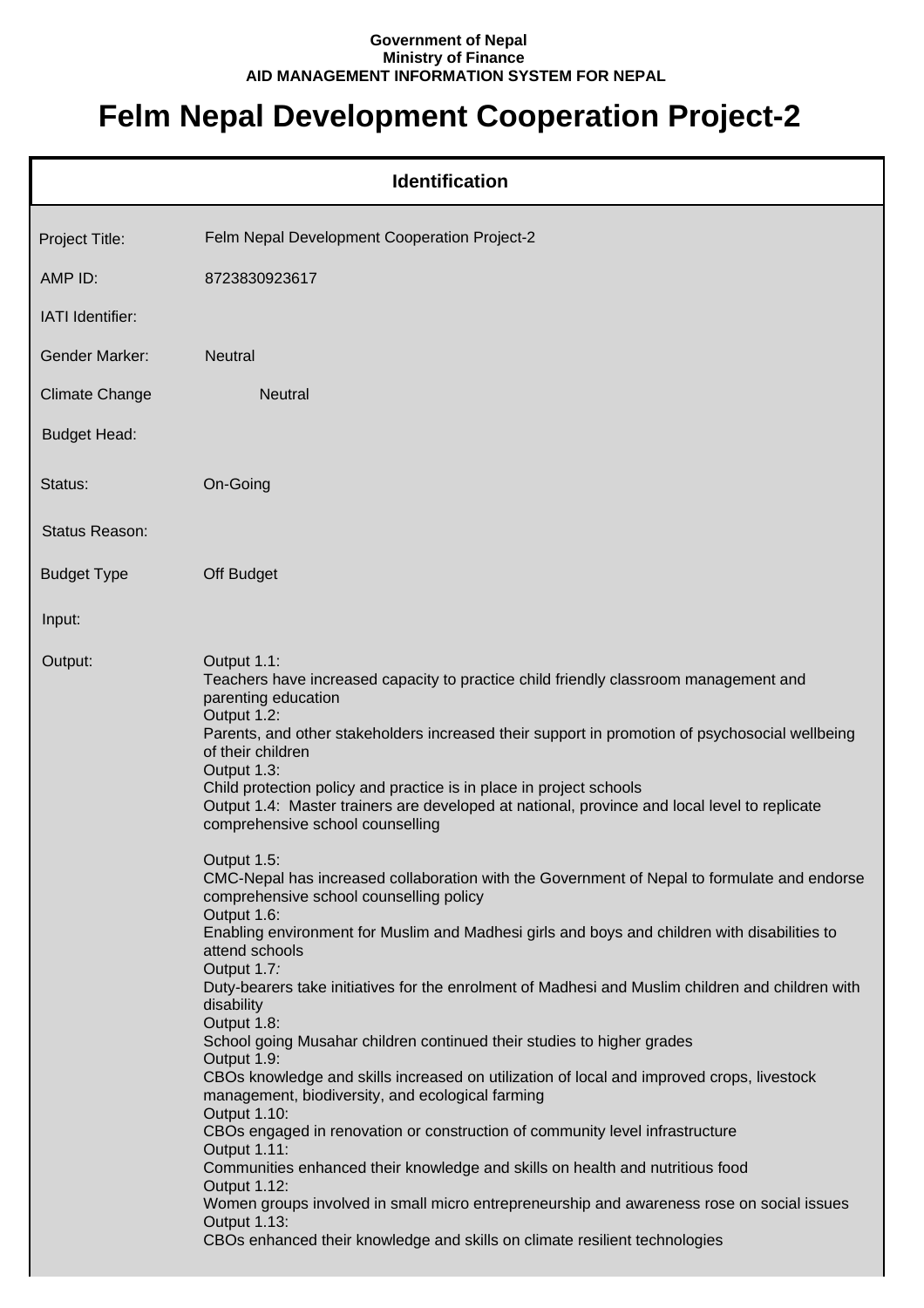Output 1.14:

CBOs developed plan to make their village as a climate resilience model villageOutput 1.15: CBOs formed, and CBO members gained knowledge and skills in relation to formation and mobilization of CBOs in developmentOutput 1.16:

CBOs Network Registered with inclusive representation of CBOs and MCs membersOutput 1.17:

Increased capacity of Shanti Nepal project staff on cross cutting issues (peace, DRR (Disaster Risk Reduction), gender and disability)

Output 1.18:

Mother Groups/Network and stakeholders sensitized on the cross-cutting issuesOutput 2.1: Increased awareness of community members on the rights of PwDs in four targeted districtsOutput 2.2:

Duty-bearers take action for the realization of the rights of PwDsOutput 2.3: Increased knowledge and skills of PwDs on advocacy for their rights in four targeted districtsOutput 2.4:

Increased capacity of FL to support local partners and empower PwDsd Output 2.5:

Increased vocational skills/technical of PwDs for work lifeOutput 2.6:

PwDs/families are equipped for basic livelihood optionsOutput 2.7:

School based psychosocial support unit is functioning in program school Output 2.8:

Referral service of mental health and psychosocial support is developed in health facilities in program areasOutput 2.9:

Self-Help Groups protect the rights of the persons with mental health and psychosocial disabilitiesOutput 2.10:

PwDs & non-PwDs find new opportunity for education and income generation.Output 3.1: Improved dialogue and cooperation among different cultural groups in the community Output 3.2:

Community group members of different caste, gender and ethnicity actively engaged in preserving peace

Output 3.3:

Local Badghars, trained mediators and legal committee members reconcile conflictsOutput 3.4: Developed skills and knowledge of MOs staff on peace-building, and EC member on management and governance for effective project implementation Output 3.5:

Community people capacitated to generate income from farm & off- farm based activities. Output 3.6:

Communities capacitated to mitigating natural disasters affecting their livelihoods and lives through protecting the environment

Output 3.7:

The marginalized people in the project areas have improved social capabilities and qualifications to act as 'change agents' at household and community level against caste & gender-based discrimination

Output 3.8:

Community people advocate for their rights related to obtaining land entitlement identity certificates (Citizenship, birth, marriage, death & nutrition)

Output 3.9:

Local level organizations (CBOs, women groups and cooperatives) established are capable operating their organizations

Output 3.10:

SUS staff capable of implementing projects in line with RBM principles

Output 3.11:

Disaster Resilient WASH infrastructures built

Output 3.12:

Awareness raised on hygiene and sanitation in community groups and school children Output 3.13:

Capacity of Ward WASHCCs, strengthened for "clean village campaign" Output 3.14:

Awareness raised on maternal and child health care among Mother Groups Output 3.15: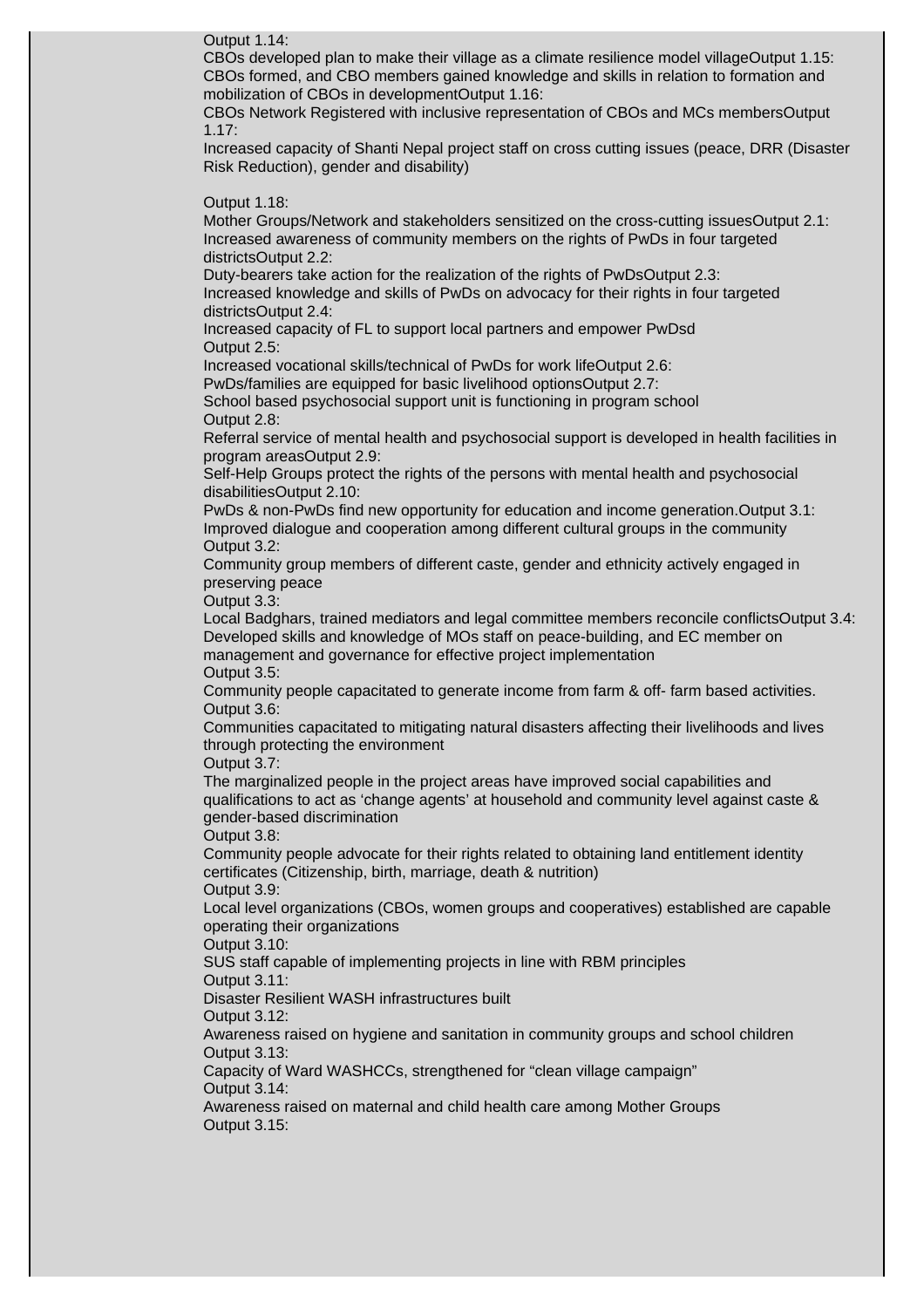| Primary Health Care Outreach Clinic, Community Health Care Units and Health Facility<br>Operation and Management Committee's strengthen for service delivery<br>Output 3.16:                                                      |
|-----------------------------------------------------------------------------------------------------------------------------------------------------------------------------------------------------------------------------------|
| Mothers Groups strengthened to carry out its organizational functions independently<br>Output 3.17: CDGs and cooperatives are able to manage organizational functions and conduct<br>basic development activities<br>Output 3.18: |
| Improved skills of CDG members for local commercial farming<br>Output 3.19:                                                                                                                                                       |
| CDG members are able to generate income with non-farming income generating activities                                                                                                                                             |
| Outcome 1:<br>Women and girls find new opportunities for education, income generation and livelihood, and<br>are able to utilize those                                                                                            |
| Outcome 2:<br>Persons with disabilities can live in accessible environments as active and independent<br>members of society                                                                                                       |
| Outcome 3:<br>Minorities are able to live according to their culture and livelihood in interaction with and as part<br>of surrounding societies                                                                                   |
| • Improved living standards of the targeted beneficiaries through multi-sector interventions.                                                                                                                                     |
|                                                                                                                                                                                                                                   |
| <b>No</b>                                                                                                                                                                                                                         |
|                                                                                                                                                                                                                                   |
|                                                                                                                                                                                                                                   |
|                                                                                                                                                                                                                                   |

|                                       | <b>Planning</b> |  |
|---------------------------------------|-----------------|--|
| Date of Agreement                     | 2015-01-04      |  |
| Date of effectiveness 2021-01-01      |                 |  |
| <b>Proposed Start Date</b>            |                 |  |
| <b>Actual Start Date</b>              |                 |  |
| Planned Completion 2021-06-30<br>Date |                 |  |

| Location             |            |
|----------------------|------------|
| Location             | Percentage |
| Eastern (Purwanchal) | 4.0%       |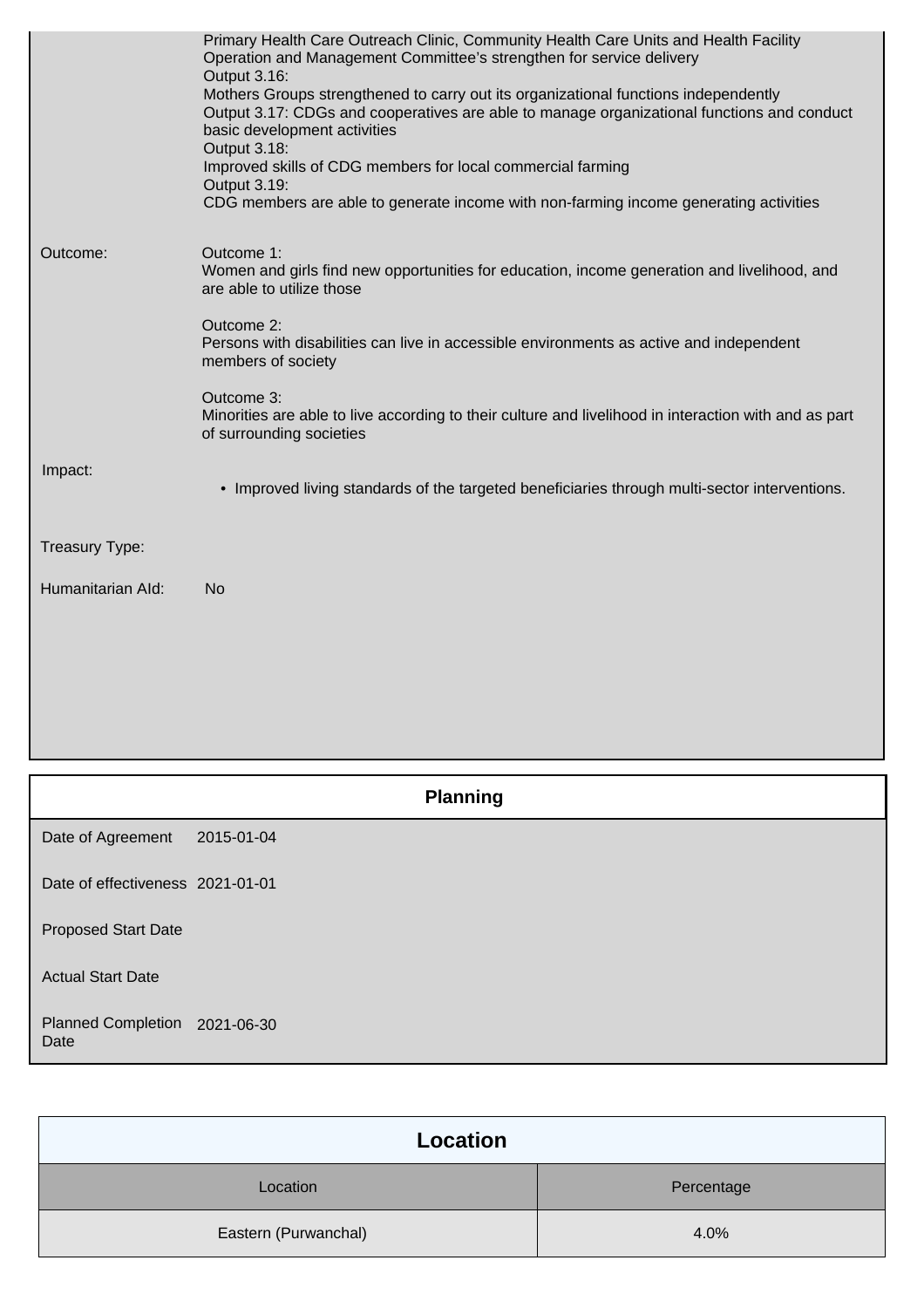| Location                            | Percentage |
|-------------------------------------|------------|
| Central (Madhyamanchal)             | 45.0%      |
| Far-Western (Sudur Pashchimanchal)  | 15.0%      |
| Mid-Western (Madhya Pashchimanchal) | 17.0%      |
| Western (Pashchimanchal)            | 19.0%      |

| <b>National Plan</b>                                                                           |            |  |
|------------------------------------------------------------------------------------------------|------------|--|
| Program                                                                                        | Percentage |  |
| [Plan Implementation] [Good Governance and Human Rights] [National Development<br>Plan (NDP) ] | 100.0%     |  |

| <b>Sector</b>                                |            |  |
|----------------------------------------------|------------|--|
| Sector                                       | Percentage |  |
| Nepal Sector Classification EDUCATION 0      | 10.0%      |  |
| Nepal Sector Classification HEALTH 0         | 30.0%      |  |
| Nepal Sector Classification DRINKING WATER 0 | 30.0%      |  |
| Nepal Sector Classification AGRICULTURE 0    | 30.0%      |  |

| <b>Implementing/Executing Agency</b>           |        |  |
|------------------------------------------------|--------|--|
| <b>Implementing Agency</b>                     |        |  |
| Non Governmental Organisations                 | 100.0% |  |
| <b>Executing Agency</b>                        |        |  |
| Finnish Evangelical Lutheran Mission Nepal     | 100.0% |  |
| <b>Responsible Organization</b>                |        |  |
| Ministry of Women, Children and Senior Citizen | 100.0% |  |
| Donor                                          |        |  |
| Finnish Evangelical Lutheran Mission Nepal     | 0.0%   |  |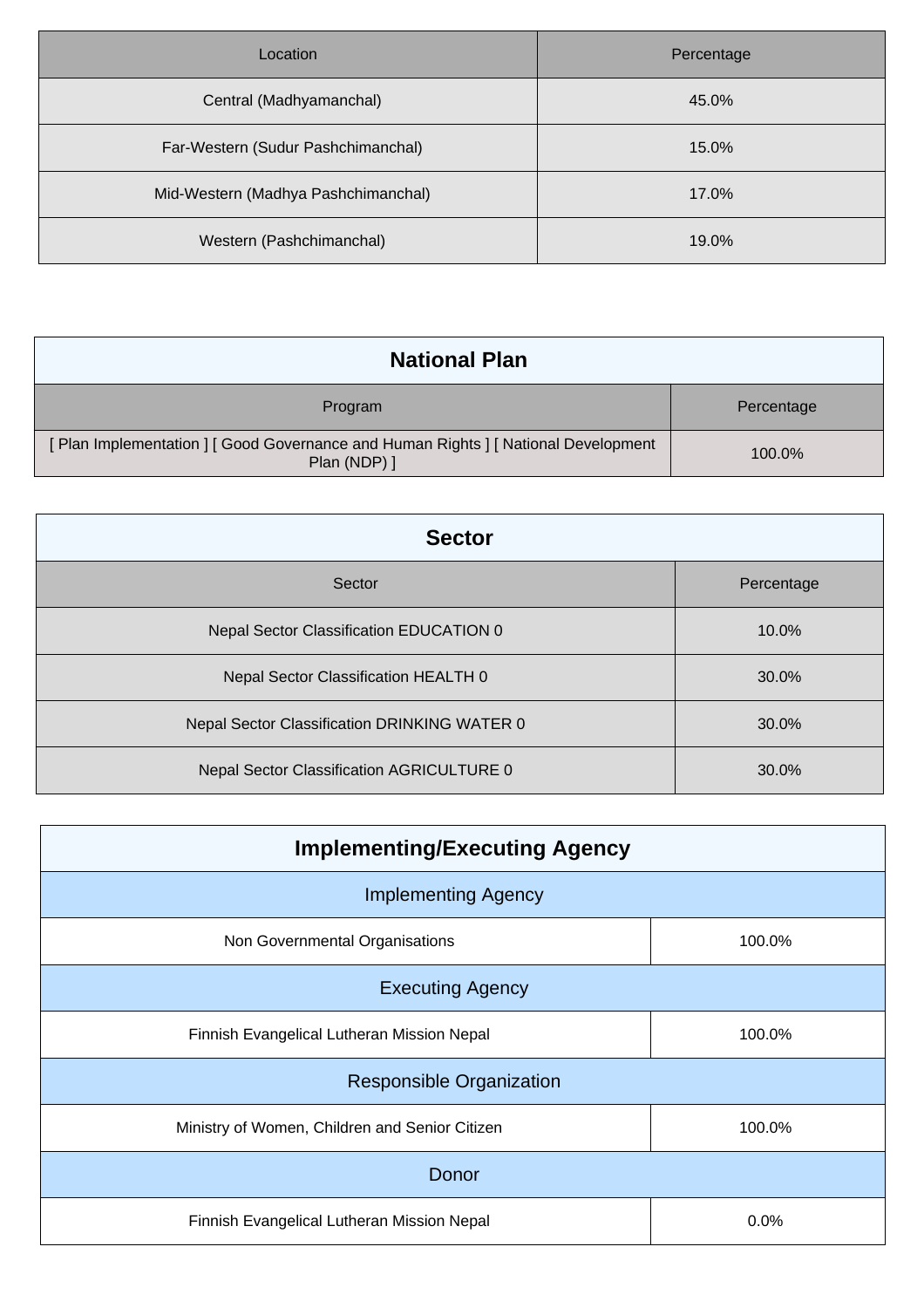|                                                    |                       |                            | <b>Funding</b>                                    |            |                     |
|----------------------------------------------------|-----------------------|----------------------------|---------------------------------------------------|------------|---------------------|
| Transaction<br>Date                                | Type of<br>Assistance | Mode of<br>Payment         | Post Earthquake<br>Assistance                     | Commitment | <b>Disbursement</b> |
|                                                    |                       |                            | <b>Finnish Evangelical Lutheran Mission Nepal</b> |            |                     |
|                                                    |                       |                            | <b>Actual</b>                                     |            |                     |
| 1/1/2016                                           | <b>Grant Aid</b>      | <b>Direct Payment</b>      | No                                                | 7,212,154  | 10                  |
| 6/30/2018                                          | Grant Aid             | <b>Direct Payment</b>      | No                                                | Ю          | 2,757,892           |
| 12/31/2018                                         | <b>Grant Aid</b>      | <b>Direct Payment</b>      | No                                                | 0          | 494,006             |
| 6/30/2019                                          | Grant Aid             | <b>Direct Payment</b>      | No                                                | Ю          | 996,663             |
| 12/31/2019                                         | Grant Aid             | <b>Direct Payment</b>      | No                                                | Ю          | 786,824             |
| 6/30/2020                                          | <b>Grant Aid</b>      | <b>Direct Payment</b>      | No                                                | 0          | 404,519             |
| 12/31/2020                                         | <b>Grant Aid</b>      | <b>Direct Payment</b>      | No                                                | 0          | 760,357             |
| 6/30/2021                                          | <b>Grant Aid</b>      | <b>Direct Payment</b>      | No                                                | 10         | 706,471             |
| <b>Total</b>                                       |                       | 7,212,153                  | 6,906,726                                         |            |                     |
| Total (Finnish Evangelical Lutheran Mission Nepal) |                       | 7,212,153                  | 6,906,726                                         |            |                     |
|                                                    |                       | <b>UNDISBURSED BALANCE</b> |                                                   |            | 305,427             |

|                                | <b>Progress Achieved</b> |
|--------------------------------|--------------------------|
| Progress Achieved:             |                          |
| Key Problems:                  |                          |
| Steps Taken to Solve Problems: |                          |